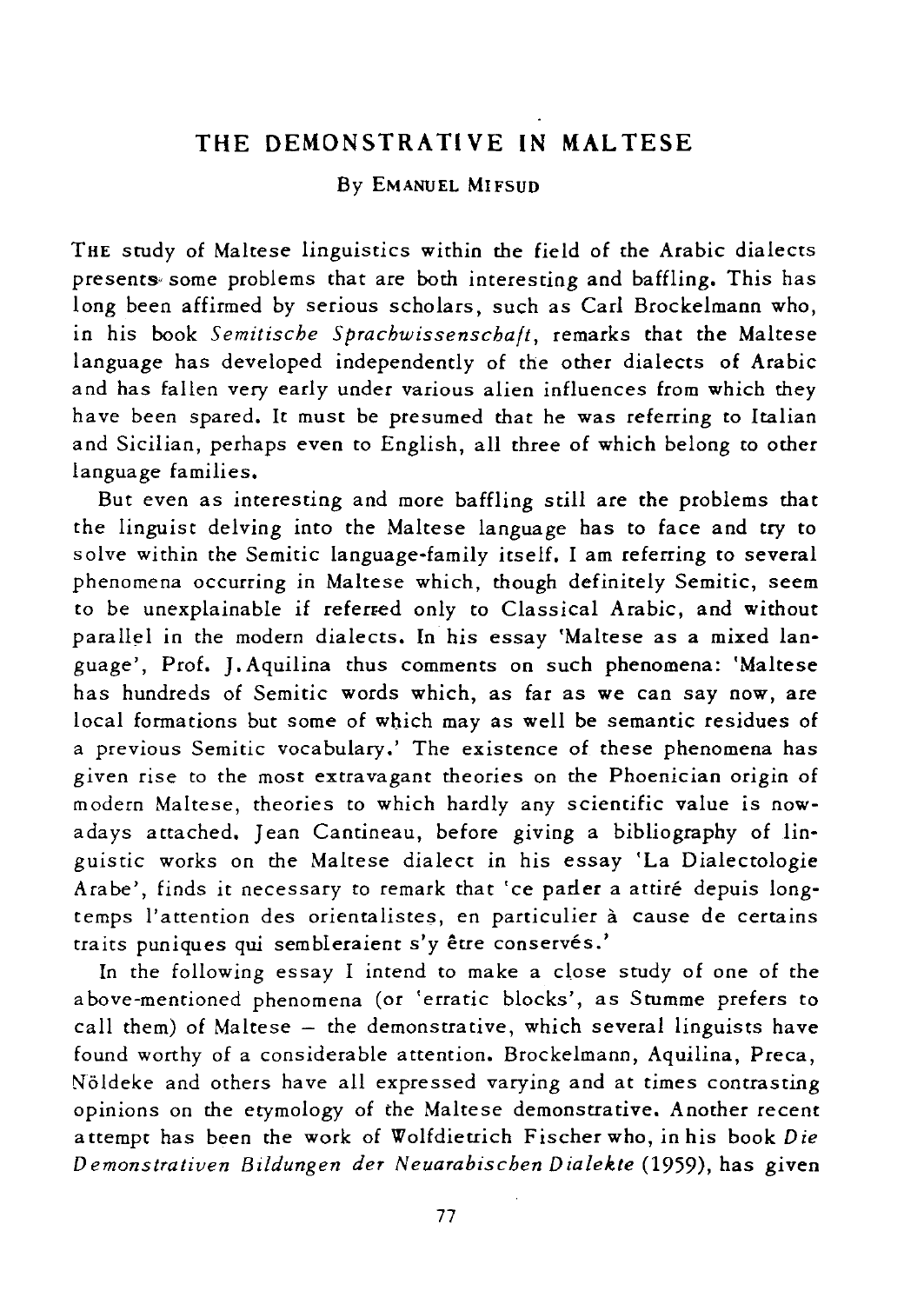us the most exhaustive treatment of the subject. However, Mr. Fischer has, in my opinion, missed the crux of the problem when he tried to explain the present demonstrative only through analogy with the other Arabic dialects and the internal development of Maltese, thus virtually excluding all possibilities of influences or residues from other Semitic sources. Moreover, Fischer has made an excellent use of the insufficient data available to him, which led him sometimes to conclusions that are far-fetched.

The Maltese demonstrative, as in other *Semitic* languages, may be of two kinds: that denoting a near object and that denoting a distant object. The following are the forms of the demonstrative pronoun which indicates a near object:

Singular: m. dā dān dāna f. di din dina Plural: c. dau daun dauna hedaun(a) For a distant object:  $hedan(a)$ hedin(a)

| Singular: m. |      |  | dāk dāka hedāk(a)                                 |
|--------------|------|--|---------------------------------------------------|
|              | - F. |  | $d\vec{a}$ k d $\vec{a}$ ka hed $\vec{a}$ k $(a)$ |
| Plural: c.   |      |  | dauk dauka hedauk(a)                              |

The above words, besides being the normal pronominal forms, are also used as adjectives. As such, they stand in front of the noun they qualify, which takes the definite article, thus:

dān il-barmīl, dīk il-mara, daun it-tfāl, din it-tarbiyya.

According to Fischer, the forms *dana, dina, daka, dika,* found mostly as independent substantives, are seldom used attributively in front of a noun, the forms dan, din, dak, dik being preferred. Personally, I would rather say that the two forms are used in different contexts, dana etc. being considered more elegant and refined. Thus *dana l-bniedem* is a more formal way of saying *dān il-bniedem*.

The singular forms *dan* and *din* may assimilate with the article thus:

|  | dān il-qamar > dal-qamar | din il-firda > dil-firda         |
|--|--------------------------|----------------------------------|
|  | dān is-seher > das-seher | f'hēdin il-gžira > f'hedil-gžīra |

As for the plural *dayn*, it may also assimilate with the article in current speech, giving phonetically a form *da* which is easier and shorter to pronounce:

daun il-kelmiet > dal-kelmiet daun is-siğar > das-siğar daun in-nies > dan-nies

The forms *hedan*, *hedak* etc., showing initial *he* as prefix, are nowadays very rarely used. Vassalli, however, writing almost two centuries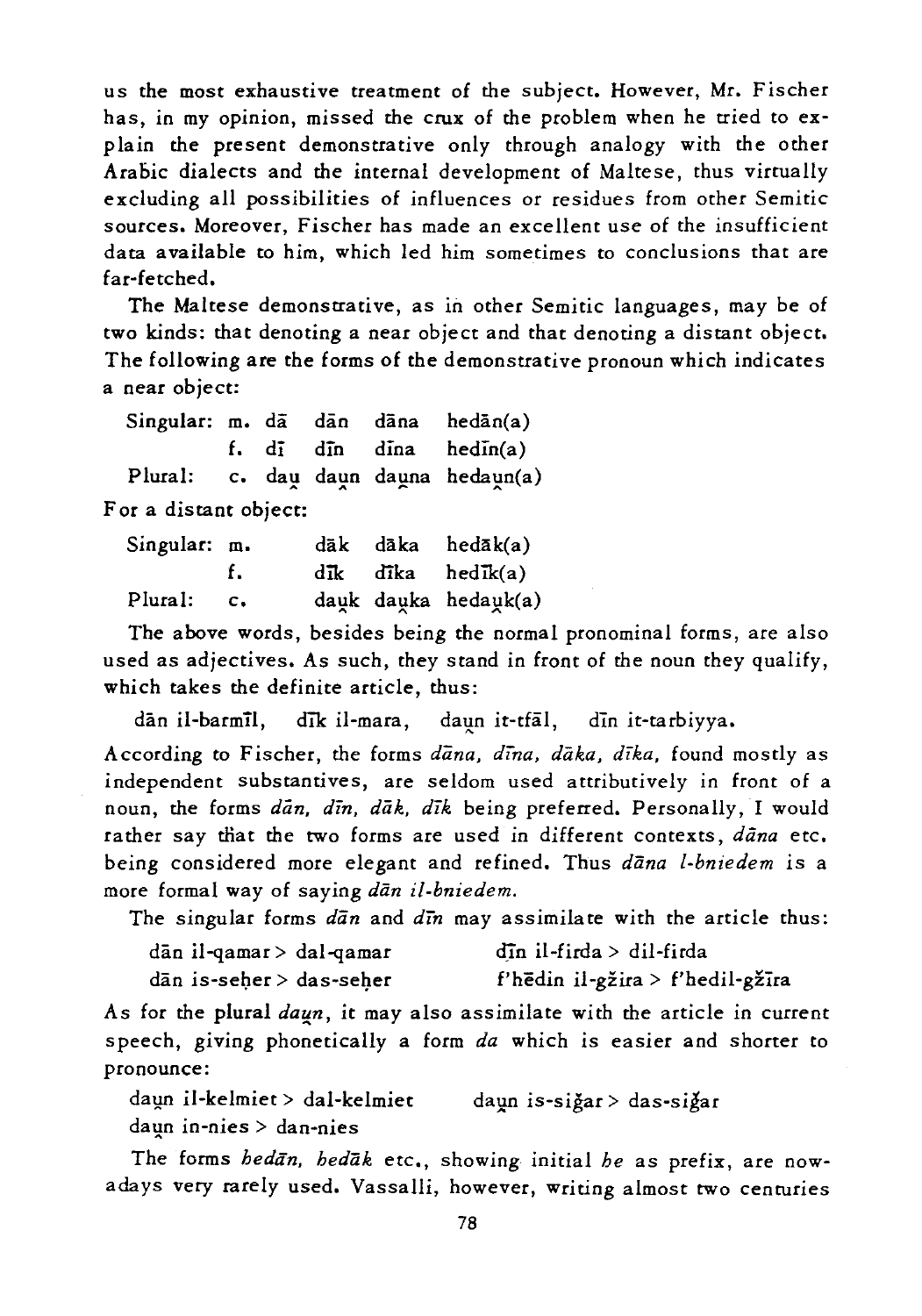ago, notes that the prefixed forms are quite frequent, but adds that no substantial difference in meaning *is* thereby indicated. For Cremona, the prefix adds in emphasis to the demonstrative particle. I agree with Sutcliffe and Fischer who comment that these forms are only used in literary language, such as poetry, elevated prose and sermons, as forms that are srylistically high-flown on account of their antique flavour. May I add, besides, that even in this context they are tending to disappear, hence acquiring unfavourable connotations of mimicry and imitation of pomposity.

One word on the accent. In all the forms given above the accent falls on the syllable introduced by the consonant *d*, thus: *bedan*, *bedika*, dáyna. But, in the cases where in current speech the attributive demonstrative *is* phonetically considered as part of the noun, the main accent shifts from the demonstrative to the noun, according to the rules of accentuation: *dar-rageI. dal-bieb. dil-qasriyya.* leaving at most a secondary accent on the d- syllable of the demonstrative. This is the general rule whenever the demonstrative adjective is in elision with the article.

I shall now proceed to compare the forms of the Maltese demonstrative with those of Classical Arabic and with parallel formations occurring in the other modern dialects. In Classical Arabic we find a basic demonstrative particle *dha* (f. *dhī*, ·pl.'*ula*), meaning 'this' or 'that', to which a ffixes are joined to give the desired connotations of proximity or remoteness. A particle  $k\bar{a}$ , related to that used for the 2nd person singular and plural (Ar. *ka, ki, kumā, kum; M. k, kom)*, is suffixed to the basic demonstrative to denote a distant object. A prefix *bii* is added to give further emphasis to the demonstrative.<sup>1</sup> This fundamental demonstrative

1 This particle *ha* has a very important role in the rendering of the demonstrative in Semitic Languages. It serves as definite article prefixed in Hebrew, and suffixed in Aramaic (Heb. n"~C1 *habbail;* Aram. I(n"~ *bailha> bailii).* It is used as prefix to reinforce the demonstrative in Arabic, Aramaic and Syriac (Ar. *hadha* etc., see above; Aram. <sup>19</sup><sup>17</sup> *hādhēn*, **Aname** *hādhā'*, **K**im *hāhū'*; Syr.  $\dot{\phi}/\dot{\phi}$ *hion*.  $\dot{\phi}$ , *hion(ā)*, *io. hād(ē)*,  $\dot{\phi}$ , *hāllēn*,  $\dot{\phi}$ , *hau*.  $\dot{\phi}$ , *hāv)*. In modern Ar*hiin(ii),* ?o. !io. *hiid(e),* ~o. *hallen,* 00. *half,* wo. hay). In modern Arabic it is still used as interjection and is given the name of *ha 'at-tanbih*. It occurs in various dialects and is used in the sense of 'Here is .. .', 'this is .. .'. In Palestinian Arabic, for example, it takes the form *hei (hejy.)* and is joined to personal suffixes *(heini* 'here am I'). In Egyptian Arabic the *h* has fallen and the remaining *a* vowel is joined to a 3rd person suffix, forming *aho, ahi, ahom,*  though the gender distinction is frequently disregarded. (Fen kitabi? Aho kitabek.) In Maltese, this particle is still used, though it has been disregarded or misinterpreted in our grammars. Grammarians, in fact, usually give it as a variant of the Imperative singular  $h\bar{u}$  from the verb  $h\bar{a}$  (Ar. *'akhadha*). But, although in some cases it may have a meaning equivalent to that of  $b\bar{u}$ , a careful examination of such expressions as: 'Isma', ha!' (Come over here), 'Ha, hudha' (Take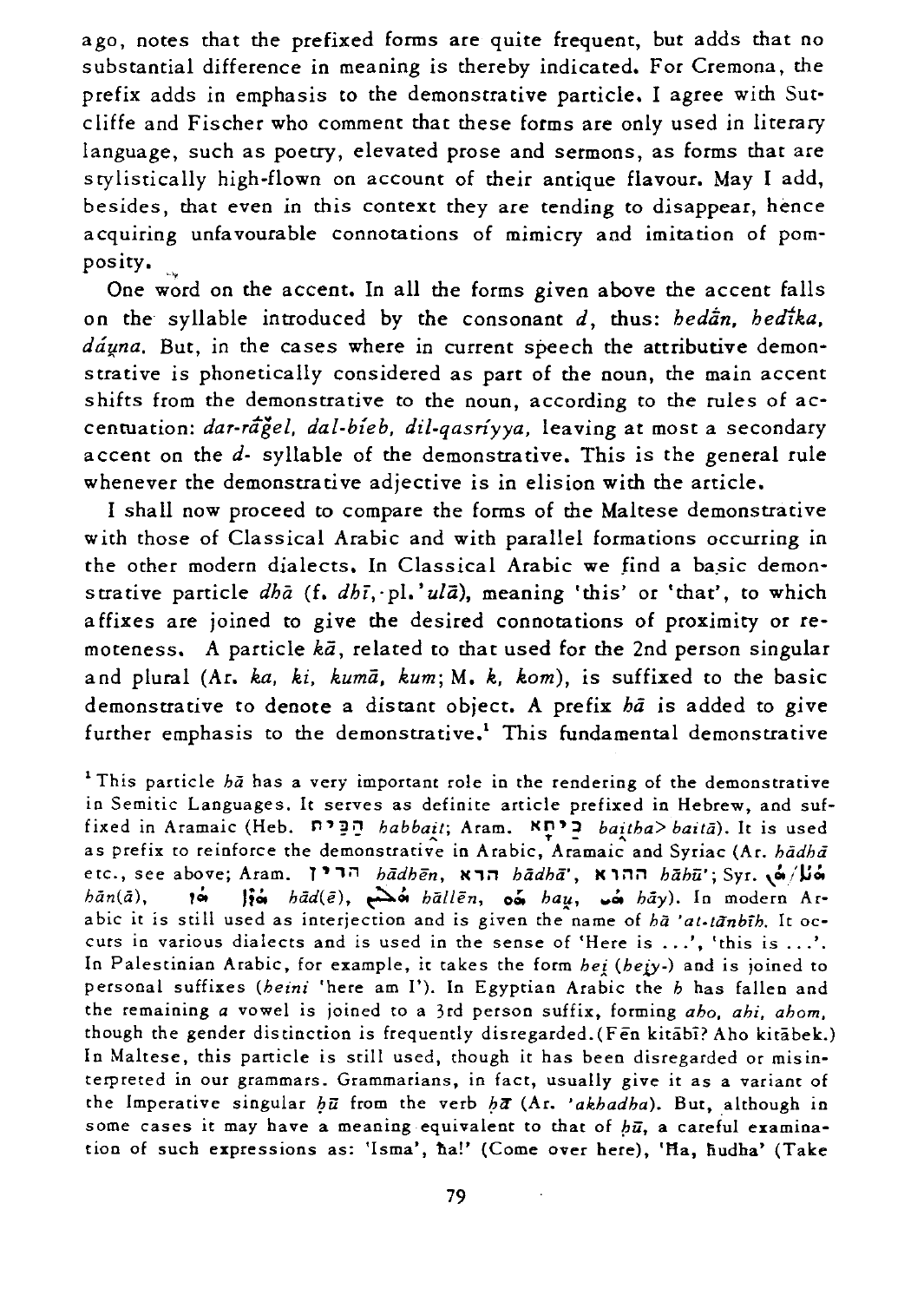is inflected and hence the following forms result:

| 'this': dhã         |                                 | hādhā |                 |                           |
|---------------------|---------------------------------|-------|-----------------|---------------------------|
|                     | $dh\tilde{I}(\tilde{u})$        |       | hādhī (hādhihi) |                           |
| $\sigma_{\rm{max}}$ | 'ulā ('ulā'i) hā'ulā (hā'ulā'i) |       |                 |                           |
| 'that': dhāka       |                                 |       | dhālika         | hādhāka                   |
|                     | tāka, tīka, (dhīka)             |       | tilka           | hātāka, hātīka, (hādhīka) |
|                     | 'ulāka, 'ulā'ika                |       | 'ulālika        | hā'ulāka, ha'ulā'ikā      |

All the modern dialects follow two or more of the above schemes more or less closely, with the exception of the plural forms, for which new formations derived from the singular have been adopted.

Thus, Iraqi Arabic, always notably close to the Classical, has: *hadha, hiidh;, hadhol,* where the singular forms, when used attributively, assimilate with the article and contract to *hel.* For the demonstrative 'that':  $b\bar{a}$ dhāk (dhāk), hadhīk (-č), pl. *hadholak* are used.

In the dialect of Syria, the *dh* of the Classical changes as usual to a simple *d*, thus forming: *hada* (*ha*), *hadi*, *hadol*, where all the three forms, used adjectivally, may contract to *hal*. To express remoteness, *hak* is used for all genders and numbers, though an alternative *ha(i)dik, ha(i)dik*, *hadolik,* is permitted. In the Lebanese dialect we find the same usages with a few variants: haida, haidi, haudi; haidāk, haidīk, hadolīk.

Egyptian Arabic may be considered as the most independent dialect as far as the demonstrative goes. Here the *ha* particle is missing altogether as prefix. The forms of the pronoun 'this' are: *da*, *dī*, *dol.* For 'that', *dīk* or *dak* is used for all genders and numbers, though another unusual form exists: *dukha,* f. *dikha,* pI. *dukhamma, dukham,* where the *hii* particle strangely becomes a suffix, instead of a prefix as in the other dialects. Also peculiar to Egyptian is the fact that the above forms are placed after the noun when used attributively:

*el-kursi dii, ez-ziyara di, el-gawab dak.* 

The Western or Maghrebinic group of Arabic dialects, comprising those of Tunisia, Algeria and Morocco, offer roughly the same forms:

it, here!), 'Ara, ha, fiex gejna!' (Just see, what a situation we are in, now), 'Mela m'intix tarah, ha!' (Aren't you seeing it, right here before you!), 'Ma, xi gmiel ta' xoghol' (Look, what fine craftmanship!), will clearly indicate the demonstrative function of this particle and will show the connection with the Arabic ha *'a t-tanblb.* In this sense, the particle is used in Maltese especially when the speaker wants to draw the hearer's attention to some object he has right under his *eyes,* or to a situation in which he finds himself at the moment. Hence, the abundant use of this particle with certain verbs in the Imperative:  $\hbar u$  (take), ara (look, see), *isma'* (hear, come).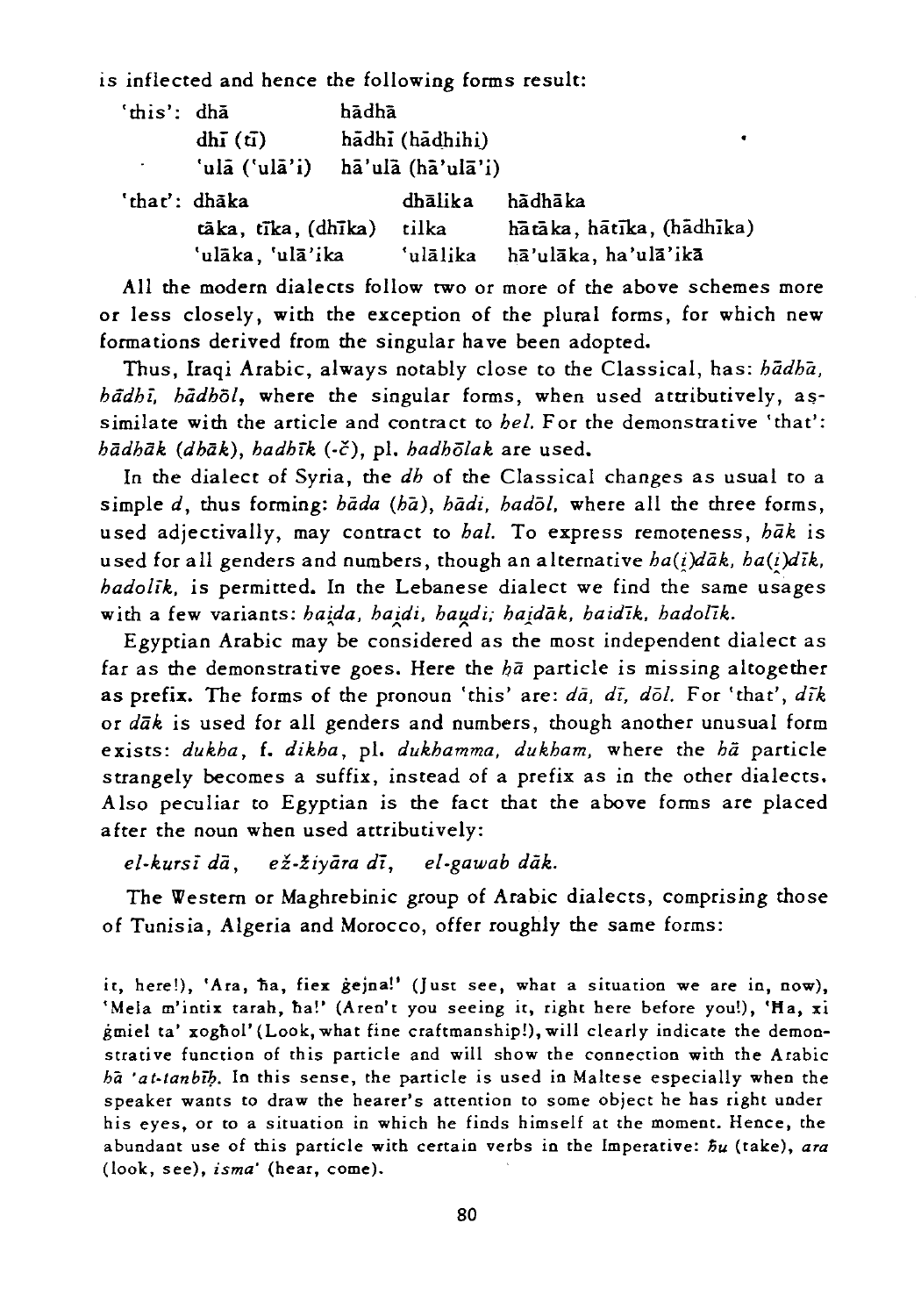| hada | dā | hadāk    | dāk |
|------|----|----------|-----|
| hādi | Æ  | hādīk    | dik |
| hādu | dū | hādūk(a) | dūk |

In Algeria, the demonstrative of proximity, when used as adjective, takes the form *had-el,* which holds good for all genders and numbers. Besides the regular form *hadu* for the plural, we may also meet an alternative form *hadilna, hadiin,* occasionally *hadilm,* which occurs in the dialects of several towns from Libya to Morocco. According to Fischer, this plural form has evolved from the root *had-* of the singular by the addition of the regular plural suffix *-ūna* of Classical Arabic nominal forms.

From what has been said above, it seems quite clear that the Maltese demonsrrative forms have much in common with those of the North African dialects. With Maghrebinic *dii, di, dil* we may confront Maltese *dii, di, dalj,* as also the subsequent forms enlarged with the prefix *ha-* (M. *he-),*  or with the suffix  $\cdot k$ , or with both in the form *hadak*. We may also compare N.Afr. *hadūn(a)* with M. *hedaun(a)*. However, even after comparing Maltese with Maghrebinic, as well as with the other dialects, we are still left with some unusual phenomena which seem to be unexplainable within the limits of Arabic dialectology. The possibilities of explaining these anomalies are two: they are either (i) local formations or modifications of the Arabic forms, or (ii) they are residues of a pre-Arabic Semitic vocabulary or the result of foreign influences outside the Semitic language family.

The presence of the odd final *-n* in the Maltese demonstrative of proximity has been noticed and discussed by several linguists, and most have found it necessary to trace it back to a Semitic origin outside the Arabic language group, and exactly to the group of Semitic languages denoted as the North-Western or Canaanitic group (which comprises Canaanitic, Phoenician and Punic, Hebrew, and Aramaic). Others have tried to explain it through analogy occurring inside the Maltese language or even through analogy with Romance languages.

But here one important question arises on which the solution of the whole problem depends. Was the original form *da*, *di*, *dau*, to which a suffix  $-n(a)$  was later added, or was it  $d\bar{a}n(a)$ ,  $d\bar{n}(a)$ , of which the final *n(a)* particle may be dropped?

Roudanovsky, in his 'Quelques Particularités du Dialecte Arabe de Malte' (1909), considers the form *dii, di* as the basic form, and draws the reader's attention to the 'curious fact' that out in the country in Malta you always hear *dii, di,* while cultured persons write *diin* and *diina, din*  and *dina.* But Roudanovsky fails to give an explanation of this fact which, he comments, 'Allah seul est en etat de comprendre'!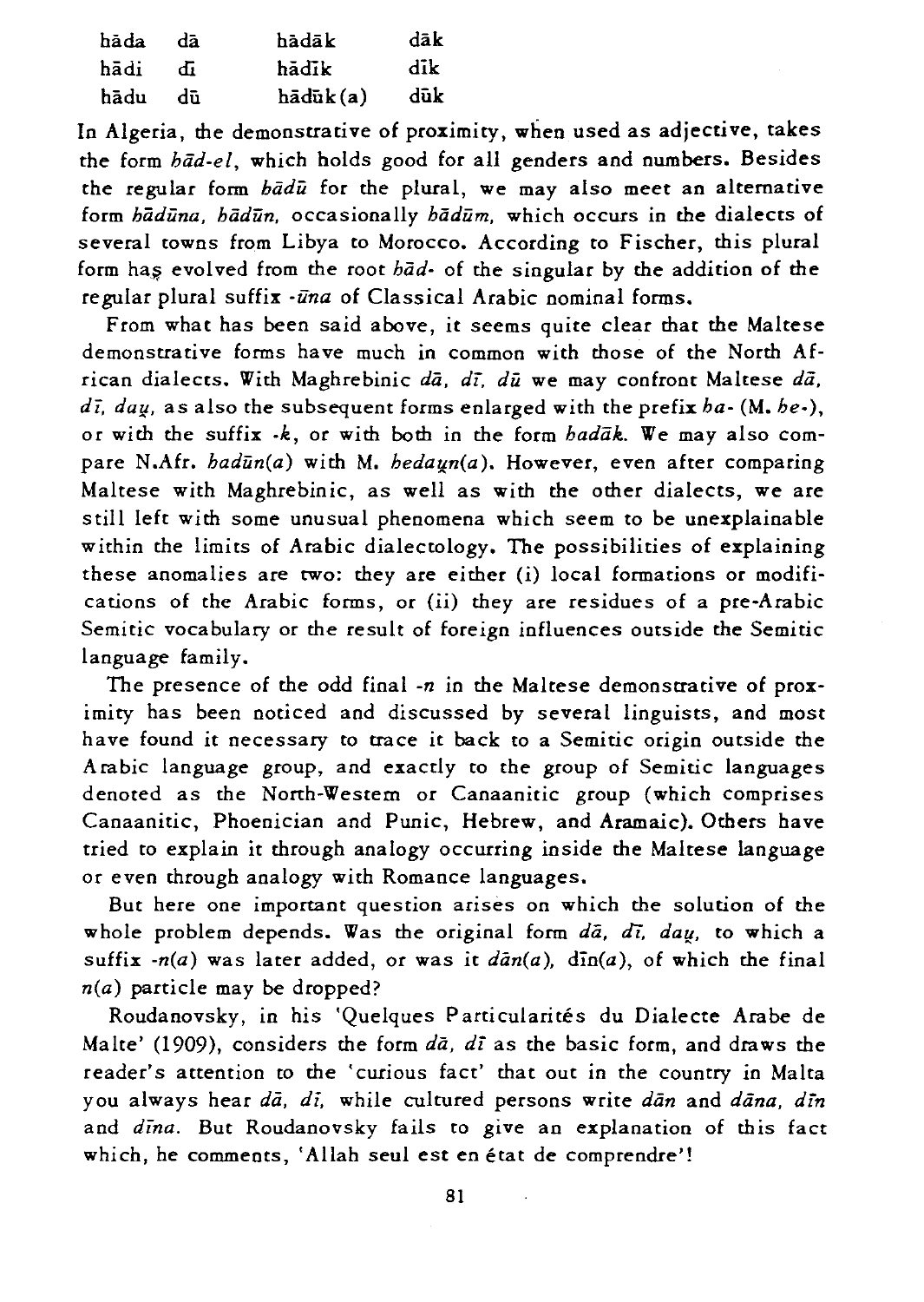Barbera takes the problem up where Roudanovsky has left and gives what seems to me a very fanciful and improbable solution. He derives it from the suffix *-ni* which is sometimes joined to certain pronouns in Sicilian. Thus, for *iu* (It. *io*, 'I') Sicilians in some parts of the island say *iuni, soni* for so (It. *suo,* 'his'), *cani* for *ca* (It. *qua,* 'here'), *stuni, stani*  for *chistu, chista* (It. *ques to, questa,* 'this' m. & f.), etc. He argues that, through political and commercial relations existing since the Norman Conquest of the island (1090), the Maltese men of letters began to adopt this romance consonantal ending and to join *it* to the semitic demonstrative pronoun, while the peasant population continued to use the pure Arabic demonstrative  $d\bar{a}$ , di. The existence, at such an early period, of a body of men of letters strong enough to create a literary jargon and to make innovations of the sort and transfer them to the language of the people is quite improbable. Besides, at least for this detail of information, Barbera seems to be fully dependent on Roudanovsky, as he had never been on the island. Any Maltese could tell that the choice in the use of these two alternative forms depends not on the erudition or less of the user, but rather on the grammatical function of the demonstrative in that particular phrase *(i.e.* whether *it is* used adjectivally or pronominally). Hence, I can perceive no difference in the frequency with which both forms occur, out in the country, in the villages, or in the cultured conversation of learned persons.

Both Brockelmann and Noldeke consider the *-na* suffix as an old semitic particle. The former holds it is the same element with which the plural form of the demonstrative pronoun is formed in Spanish Arabic: *haulin*. Nöldeke, however, assigns to it an even older origin, considering it as an old determinative particle which is lacking in Classical Arabic.

And this brings us to the theory that is most common, that which considers this particle as a residue of a pre-Arabic semitic element from the Canaanitic group of languages. In semitic languages, besides the two demonstrative particles *dh,* pI. *'I* and *ha* (which we have already met, joined together in the sequence *hadha* etc. of Classical Arabic and its modem dialects), we find another demonstrative element *n,* which is specially conspicuous in the Canaanitic group. This has been mentioned by several linguists, but has never been studied thoroughly in connection with the odd *n* of the Maltese demonstrative. In the following paragraphs I intend to make a short review of the important cases where this demonstrative element *n* appears in Semitic languages. This will go to prove that there is a long tradition of this suffix *n* acting as a demonstrative particle, and that consequently one should be very cautious before considering the *n* in *dan* as an unimportant letter inserted into our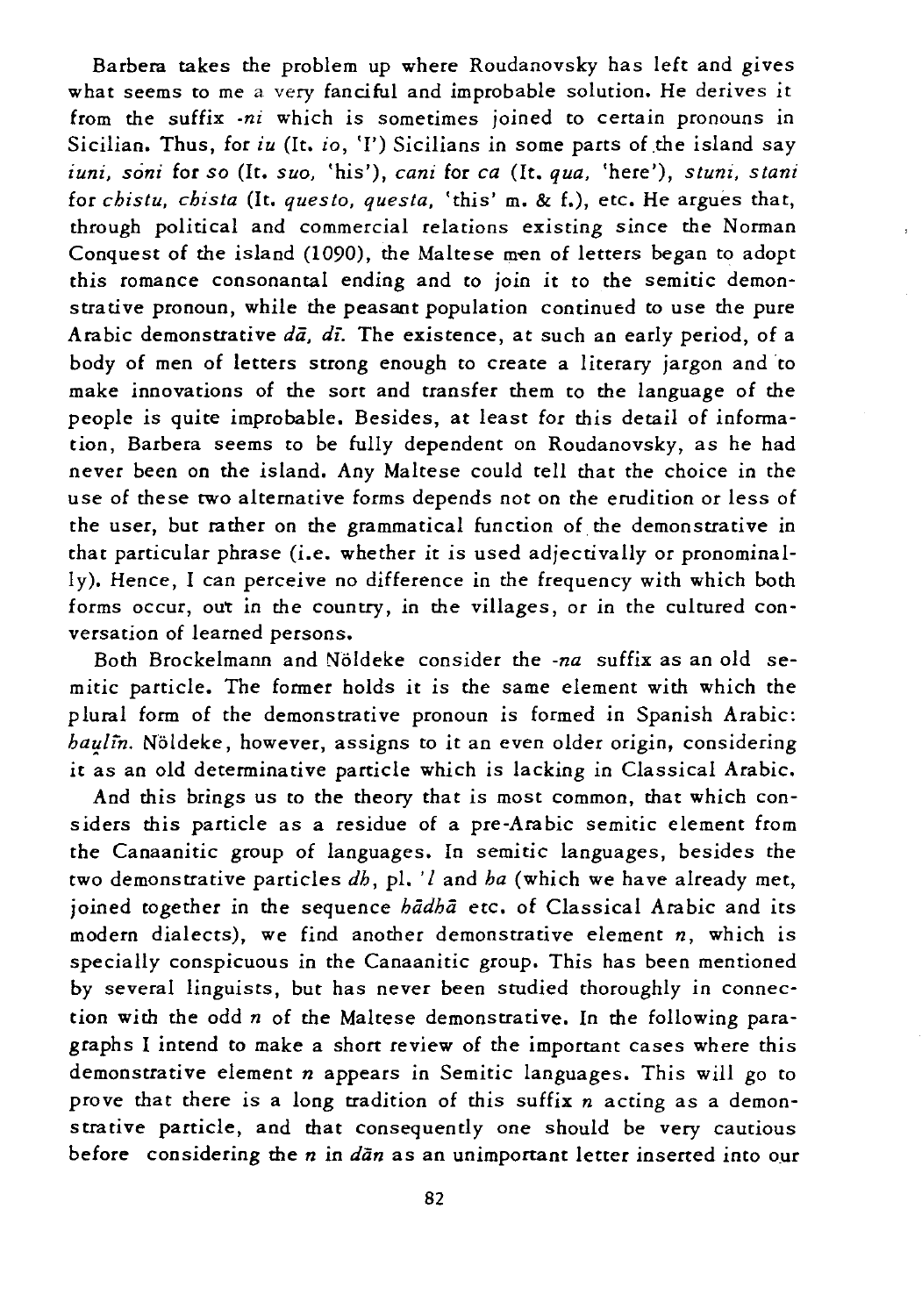demonscracive merely for euphonic purposes or by a freak of the people's fancy for analogy.

To begin with, old Phoenician distinguished not only between a near objecc **iI!** *ze(h)* 'chis' and a dismfl[ object" **KlIiI** *hu'* 'that', but also between an object of immediate proximity and one that, though near, stands at a considerable distance from the speaker. Thus, for 'this one here' old Phoenician uses the form  $\gamma \gamma$   $\zeta$ *n* for the masculine, of which the feminine form is not recorded.<sup>2</sup> This form, however, is rather unusual and is limited to the inscriptions of Byblos and Ur. Here are some examples taken from these inscriptions:

```
TT nnn tht žn 'under this one here'
   1 T nwn l n:J T Oil hmzbh n~st zn 'this copper almr here' 
f<sup>s</sup>it ly hmškv žn 'I have made me this resting-
                                       place here'
```
Note that here the demonstrative adjective follows the definite noun it qualifies. The vocalization of this bi-consonantal demonstrative is still obscure, but Friedrich thinks that, considering the Aramaic form  $d\bar{e}n$ , one may suppose the full demonstrative to have been  $\check{z}$ *en*.

The same demonstrative element  $n \cdot$  can be found in Aramaic and *its* various dialects. In Western or Biblical Aramaic (which St. Jerome called 'Chaldaic') the demonstrative is  $den\tilde{a}(b)$ ,  $( $d\tilde{e}n\tilde{a}$ ; in Aramaic, the first$ of two vowels is frequently rendered short - Brockelmann), f.  $d\bar{a}'$ , pl. 'illen, אלין דא רבה, Besides the above, the form diken m. & f. meaning' chac' also occurs, where the *n* is suffixed also after the normal form of the demonstrative of distance  $d\bar{e}k$ , f.  $d\bar{a}k$ . The demonstrative may be used pronominally or adjectivally. As adjective, it usually follows the noun it qualifies, but in some cases it may also precede it. Here are some examples from the books of Daniel and Esdras:

| עַל דְּנָה | $a^2$ al denā(h) 'conceming this'        |
|------------|------------------------------------------|
|            | ור הוא denā(h) hū' 'this is it'          |
|            | millā(h) khidenā(h) 'a matter like this' |

*(Note:* the use of the masculine demonstrative with a feminine noun) Cases of the demonstrative preceding the noun:

<sup>2</sup>The passage from Hebrew /ž/ to Arabic /dh/ and consequently to /d/ in the modern Arabic dialects, including Maltese, is quite common. Example: Hebr. TT le *'zn,* Cl. Arabic v) *'dhn,* Maltese *widen.*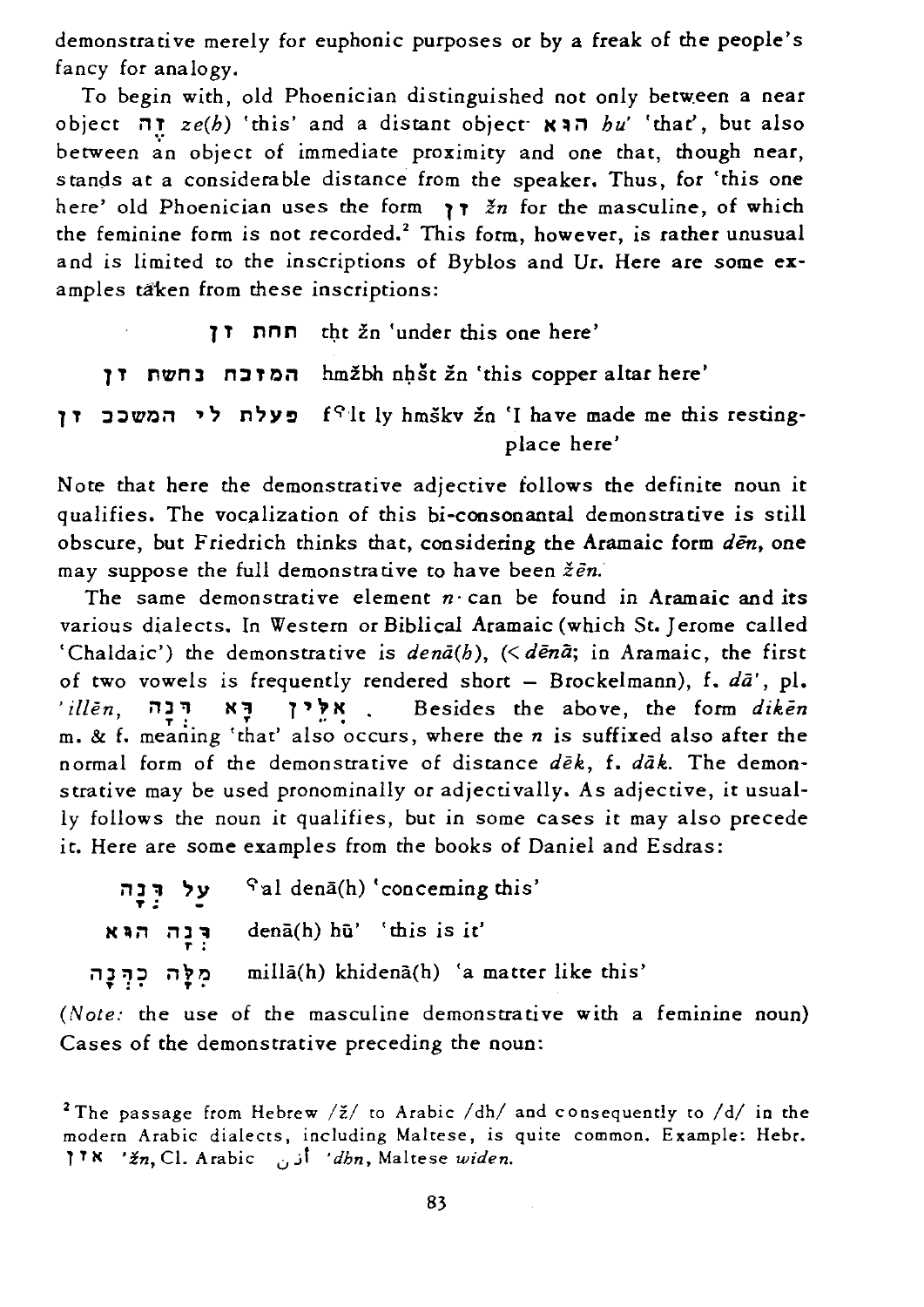רִּנַה כְנִיָנָא dena(h) vinyana' 'this building' רְבָה חֵלְמַא denā(h) helmā' 'this dream'<sup>3</sup>

In the-Aramaic dialect of the Palestinian Talmud and Midrashim we find the masculine adjectival forms  $b\bar{a}n$ ,  $b\bar{a}b\bar{a}n$ ,  $b\bar{a}b\bar{e}n$ ,  $b\bar{a}db\bar{e}n$  <sup>1</sup><sup>1</sup>, <sup>1</sup>~O ' 1" r:'O' 1" JV ; in the dialect of the Targumim of Onkelos and Jonathan, only the form *hadhen* appears. For the pronominal form, both dialects have *den* 1" ~ with feminine *da'* I<~ and plural *hal(l)en*  1"~~ • Once again, as one may see, the *n* suffix is present and plays an important part in the rendering of the demonstrative.

As it also does in Syriac, the principal representative of the Aramaic dialects of the Eastern group. The Syriac demonstrative forms are: m. *hān(ā), f. hād(ē), pl. hāllēn,* **Jiá, vá, jiá, já, pá, po., já**, The masculine form originates from the older form *hadena*, by a very early development: *hadenii* > *hanii.* The demonstrative particle *n* appears also in phrases like: *jaumān(a)* 'today', *tammān* 'there'.

From the above exposition one can easily see how frequent and how important the *n* suffix is within the Canaanitic family of Semitic languages in the function of a demonstrative particle. Nor is it only in this group: also the other two main groups offer forms attesting its presence.

To begin with the Oriental group, both Accadian and Assyrian have a demonstrative in *n,* which is declined like nouns, as in Romance languages:

m. *annu,* f. *annitu;* pI. m. *annutu,* f. *anniitu*  (Ass. *annuti, anniiti)* 

As in Syriac, the demonstrative particle  $n$  is found in junction with other words such as Assyrian *asranu* 'there', *alJanna* 'over there', *ininna* 'now'.

As for the South-Western or Arabic group of Semitic languages, it is quite surprising that the *n* suffix is missing in the demonstrative of Classical (or North) Arabic. However, it does show up at least in a couple of important adverbial formations, namely *huna* فَنَا 'here' (cp. M. *haun(a)*), with its derivatives *hiihunez* ~ 'here', *hunaka, huniilika* clJ~ a a a a *th* its derivatives *habuna* a let a let it a let a let a let a let a let a let a let a let a let a let<br>بونا , and *hanna* , مُعِنَا , 'there' (cp. Hebr. in mana ) M. *hinn, hinni* in Gozo) with its derivatives *hāhannā*, hannāka, hāhannāka  $\frac{1}{2}$  ,  $\frac{1}{2}$  ,  $\frac{1}{2}$   $\frac{1}{2}$   $\frac{1}{2}$   $\frac{1}{2}$   $\frac{1}{2}$   $\frac{1}{2}$   $\frac{1}{2}$   $\frac{1}{2}$   $\frac{1}{2}$   $\frac{1}{2}$   $\frac{1}{2}$   $\frac{1}{2}$   $\frac{1}{2}$   $\frac{1}{2}$   $\frac{1}{2}$   $\frac{1}{2}$   $\frac{1}{2}$   $\frac{1}{2}$   $\frac{1}{2}$   $\frac{1}{2$ 

In Southern Arabic the presence of the final *n* is much clearer. Sabean inscriptions give the demon strati ve forms *dhn,* f. *dht,* 'this', with plural *'In, 'It.* Also Himyaritic has a suffix *n* which is joined directly to the

<sup>3</sup> The reader should know that the Aramaic article is affixed at the end of the noun to which it refers, as already noted above.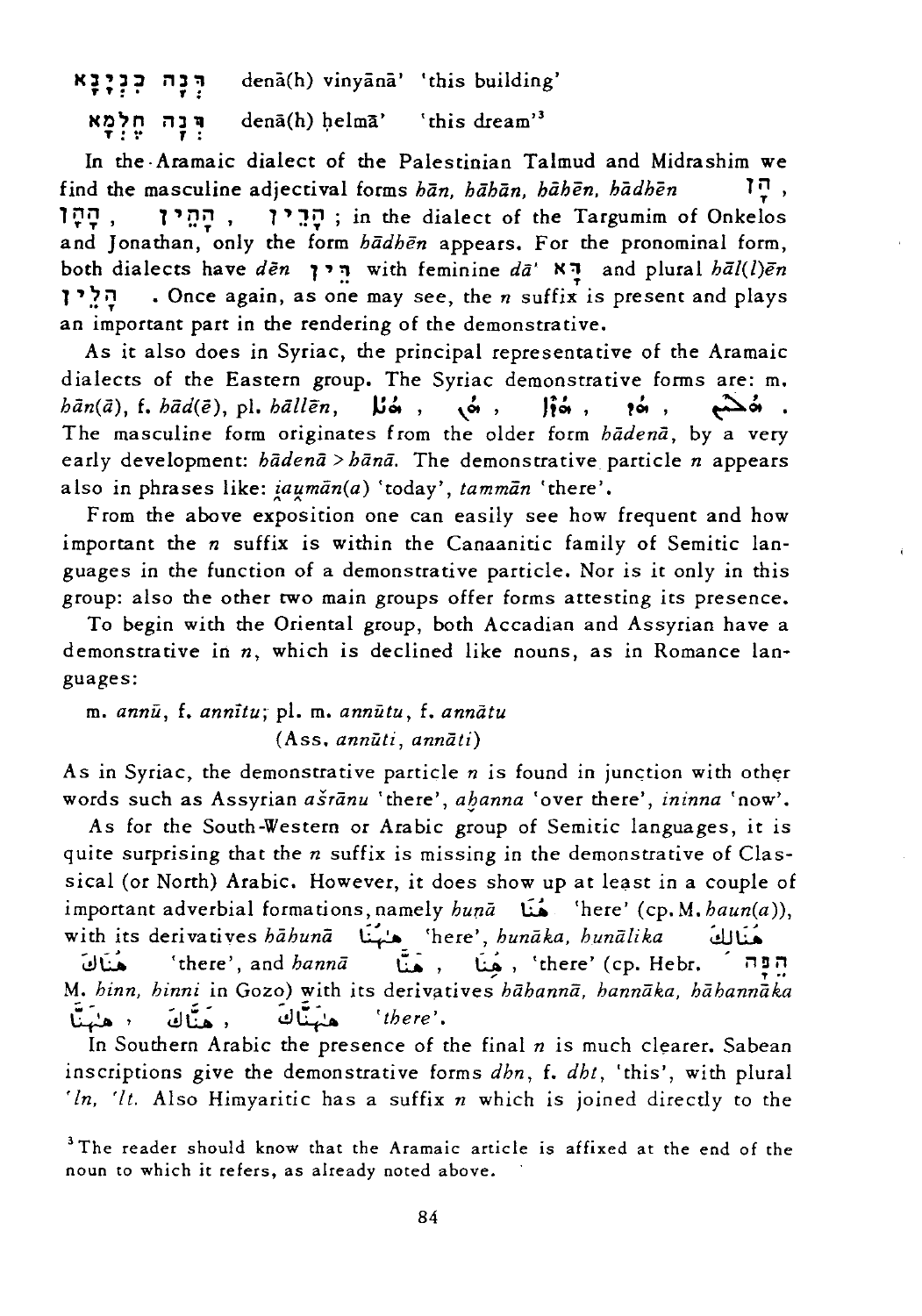noun *it* qualifies: l' l T 0 *mzndn* 'this monument', **10 "wo** *mslmn*  'this stone'. In many cases the demonstrative pronoun l' *dn* is placed before these nouns: l' l TO l' *dn mzndn,* **1" l:m l'** *dn mbnyn*  'this building'. In Ethiopic, the language of a -South-Arabic population, mainly Sabean, that emigrated to Abyssinia, the demonstrative is further strengthened by the suffix *-ta,* thus forming the pronouns *zentu,* f. *ziitti,*  pl. m. *ellontū*, f. *ellāntū*, which, used as adjectives, precede the nouns they qualify.

Noldeke, in 'Beirrage zur Semitischen Sprachwissenschaft', notes that Islam has 'caused a great movement among the Arabs and has scattered even people from the heart of the Yemen in different regions, thus spreading over the areas of expansion several traces of the old Sabean language. In this way many peculiarities have found their way into, and are now shared by single dialects outside the Yemen. Such would be, according to Noldeke, the Maltese demonstrative with its odd final *n,* which he compares to that in the question-word *aina. enu. ·a. -hom* (Syria), *ena.*   $\bar{e}$ *nahu* etc. (Tunis), *enhū, enhi, enhum* (Egypt) meaning 'which', and also to  $ba<sup>c</sup>d\bar{e}n$  'after that' and  $kam\bar{a}n$  'as well'. All these words must be formed of a Classical Arabic stem plus the *suffix ·n* which is a residue of South Arabic and which *is* missing *in* the Classical.

The first *linguist* to comment on the analogy of the Maltese demonstrative with that of the North-Western Semitic languages has been A.E. Caruana in his treatise 'Sull'Origine della Lingua Maltese' (1896). Likewise Annibale Preca, in his 'Malta Cananea' (1904), derives *dana* 'questo' from Chaldaic *denab* 'questo e quello', and *dak* 'quello' from Chaldaic *daq* or *doq* 'questo'. Preca, one must admit, could fetch up Hebrew and Chaldaic etymologies for any Maltese word, but this time, perhaps, he hit quite near goal.

Saydon, in the comparative essay included in 'The Development of Maltese as a written Language ...' (1928), notes the resemblance of the Maltese forms with those of Aramaic, but *is* of the opinion that the singular 'may have been influenced by the regular dual or by the plural *daun*, where the final *n* is also found in some of the North African dialects'. The same opinion is expressed much later (1953) in his atticle 'Bibliographical Aids to the Study of Maltese'.

In the essay 'Maltese as a Mixed Language' (1958), Aquilina gives the forms 'da or dan, also dana', comparing them with the Arabic, Aramaic and Sabean. Again, in his 'Structure of Maltese' (1959), he draws the corresponding forms in Sabean and Biblical Aramaic as having a similar ending in *n*. But he never goes any further.

An interesting and stimulating attempt at explaining the historical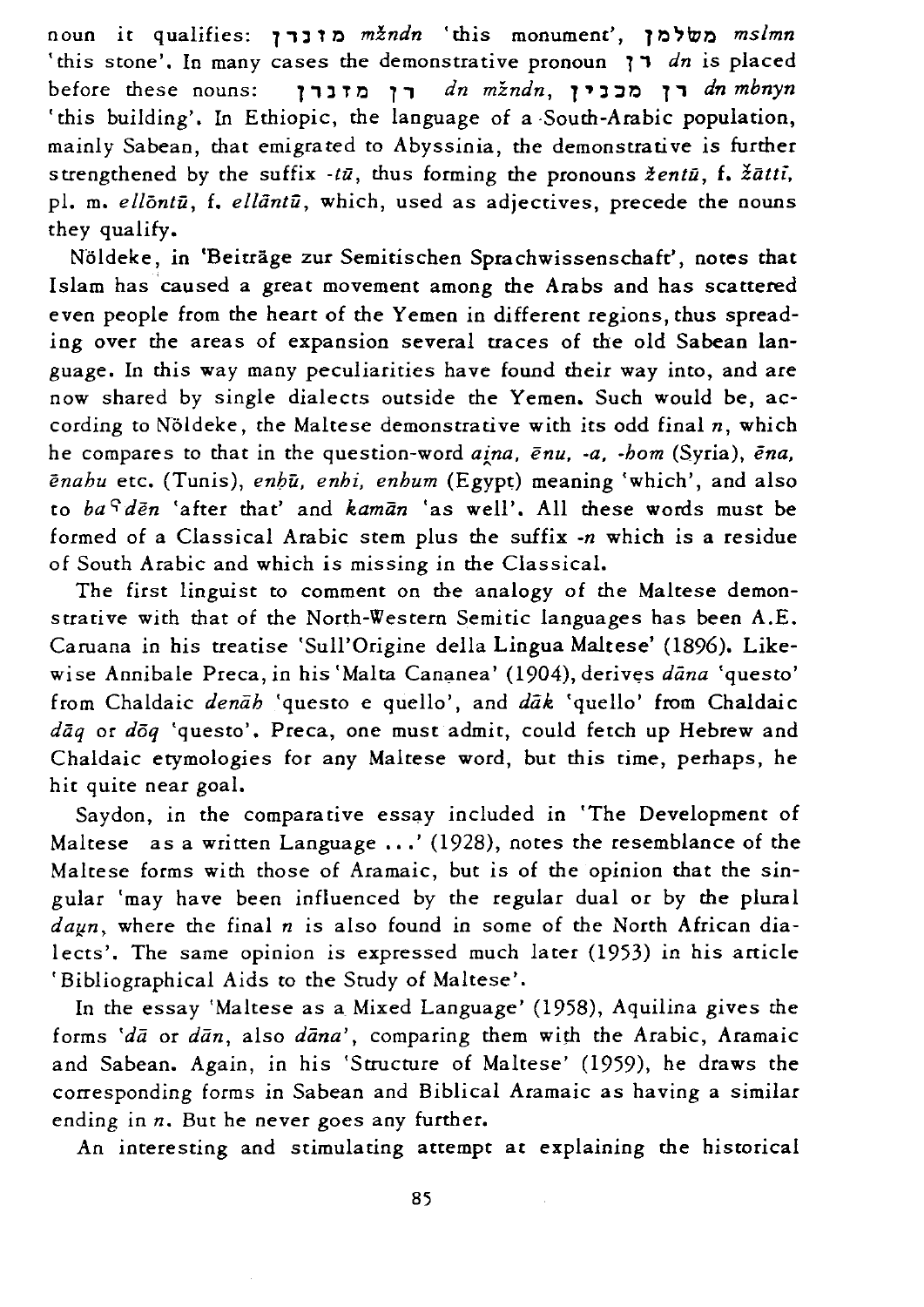development of the Maltese demonsttative has been the theory forwarded by Wolfdietrich Fischer in his treatise on the demonstrative formations of the modern Arabic dialects. Fischer, fully conscious of the similarity between the Maltese forms and those of South Arabic and Aramaic, excludes a priori all possibilities of any connection of these forms with the Maltese, on the grounds that, if the *n* attested in the Maltese demonstrative were a residue of these old languages, one should then expect similar phenomena in other modem dialects of Arabic, the formation of which had already been closed in its basic features when Malta was arabicized. Fischer, in fact, considers *da*, *dī* as the original demonstrative forms, from which the forms *dana, dina* developed later by addition of the suffix *-na*. From  $d\bar{a}$ ,  $d\bar{i}$  the plural  $dau$  was formed by the addition of the  $\mu$  characteristic of the plural, as in the plural verbal forms arau (<ara), gray (<qara), *ibdey* (<*ibda*). Only then did the suffix *-na* enter on the thus developed forms. Fischer proceeds with his syllogism in this way: a final *n* is rendered silent in several Maltese words (<sup>*Salseyn*</sup> > alsey, feyn> fey, mneyn>mney, yumeyn> yumey, haun> hau). In the last example the Arabic original is *babuna,* in which the final vowel, being long, may be retained *(bau, baun, bauna; cp. also yien, yiena)*. On the forms *hau/hauna*, existing simultaneously, the forms *dau/dauna* were formed by analogy, the *-na* ending being felt as suffix. Thus originated the forms *dau*, daun, dauna.

In considering impossible a connection between the forms of Maltese and those of South Arabic and Aramaic, Fischer was obviously excluding the commonly held theory of a Semitic substratum in the Maltese language dating back to a time much earlier than the Arab domination and possibly even to the Phoenician colonization of the island. According to this theory, the first Arabs who arrived in Malta must have found some form of Semitic dialect of the Canaanitic group already existing on the island and spoken by at least a part of the population. The Arabic language succeeded without great difficulty in supplanting the previous Semitic dialect and in spreading firm roots, but could not prevent that some of the peculiarities of the former tongue survive in the new Maltese dialect. Such may be the demonstrative with its odd final *n,* which may be a particle existing already in the pre-Arabic Semitic demonstrative. If such be the case, then Fischer's contention that the original demonstrative was *dii, d;* from which *diina, dina* developed later by the addition of the *na* suffix will prove false. But this has still to be proved. However, the addition of the suffix *na* to the original Arabic forms just by the force of analogy seems to me very improbable. This would be contrary to the general tendency towards simplification attested in the particles of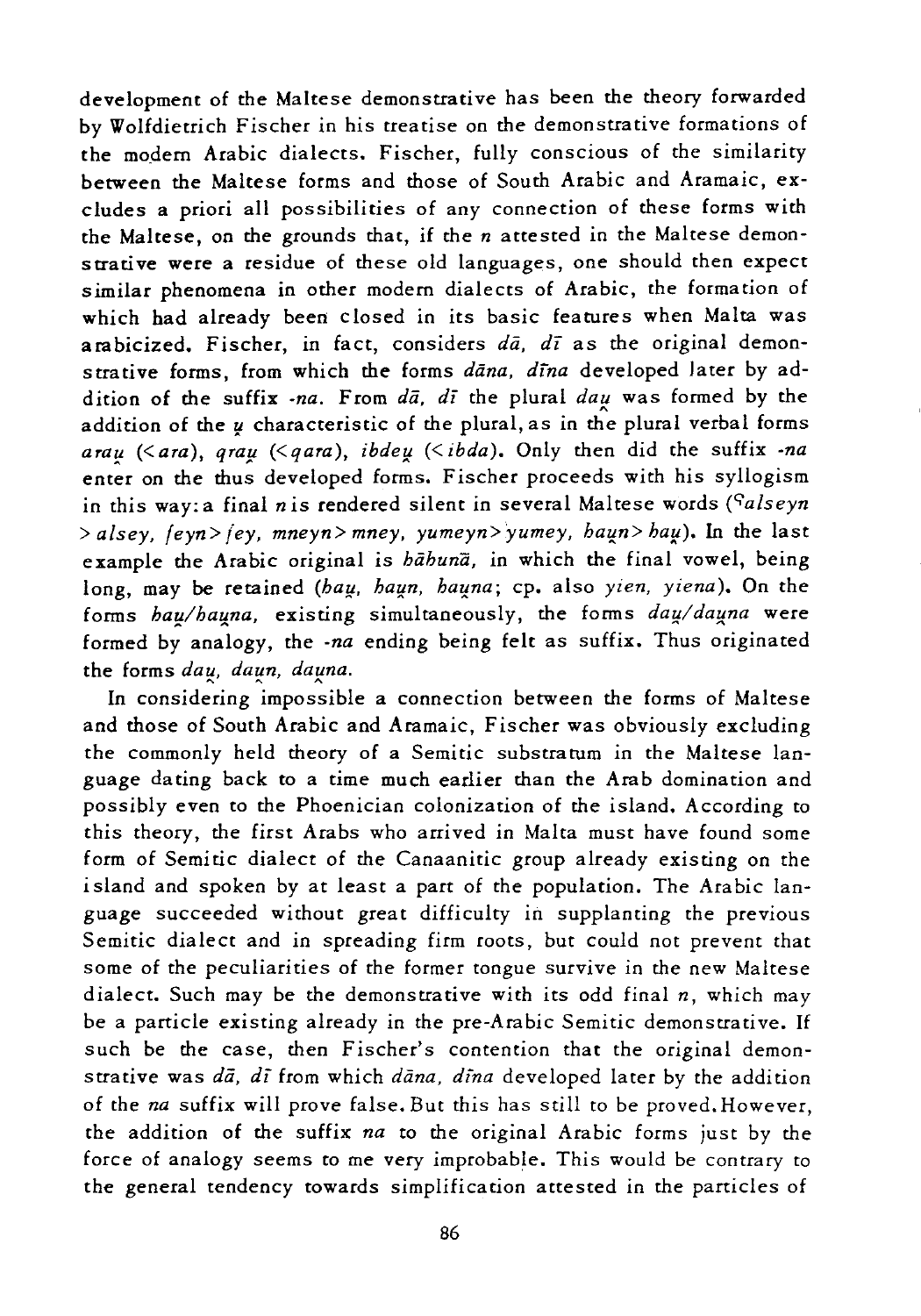Semitic Maltese. So much more, when we consider the complication of the forms *diin if-, dana* 1-, *din il-, dina* 1- (instead of the original *da* I., *di* 1-) resulting from such an addition, and this in a particle in such a frequent colloquial use as the demonstrative adjective: Maltese tends rather to elide a consonant standing between two vowels in such a position, as can be seen, for example, in *bhal* (Ar. *bihal*  $\overrightarrow{all}$ ), which when used in front of a definite noun loses the final radical of the word, or in *minn* (Ar. *min* U; ):

bhal it-tabib > bhat-tabib minn it-tabib > mit-tabib

The formation of the plural  $d\bar{a}u$  by the addition of suffix  $u$  indicating the plural seems to me equally impossible. This plural suffix  $u$  occurs in Maltese only in verbal forms. Fischer himself found no other examples but the verbal forms *arau* (<*ara*), *qrau* (<*qra*, sic.), *ibdeu* (<*ibda*) to support his theory. Again, I have never met with a noun or nominal form forming the plural in  $\mu$ , which is the standard plural for verbs. To say that analogy has occurred between the pronominal demonstrative form and the verbal forms would be carrying the process of analogy too far, when we consider that this process presupposes a certain homogeneity, at least in the phonological function, of the different words among which it occurs.

Another weak analogy seals Fischer's theory. He noted quite rightly the similarity between the forms *hauna (haun, hau)*, and *dauna (daun*, day), but has, in my opinion, interpreted it erroneously. According to him, the particle *na*, being felt as suffix because of the co-existence of *bauna* and *hau*, was joined through analogy to the plural form of the demonstrative *day*. It is true that the *n* suffix in both cases is the same demonstrative particle, but its transference from one word to another at a post-Arabic period by mere analogy seems to me improbable. Besides, such an analogy could explain at most only the plural; but what about the singular? Isn't it even more difficult to conceive that the suffix was subsequently transferred from the plural to the singular forms?

At this piont, the reader might say: You have explained the theories of others, finding fault with and criticizing most of them. But what is your solution to the whole problem? I shall expose my theory in the briefest terms and submit it to his approval or further criticism. I am fully aware that I shall only be adding another possible solution to this difficult linguistic problem which perhaps is destined to remain, like so many others even in our language, covered by a thick veil of historic mystery.

I consider the theory of the Semitic pre-Arabic substratum as possible and quite tenable. The existing forms of the Maltese demonstrative suggest to me an original form derived from the Canaanitic group, and in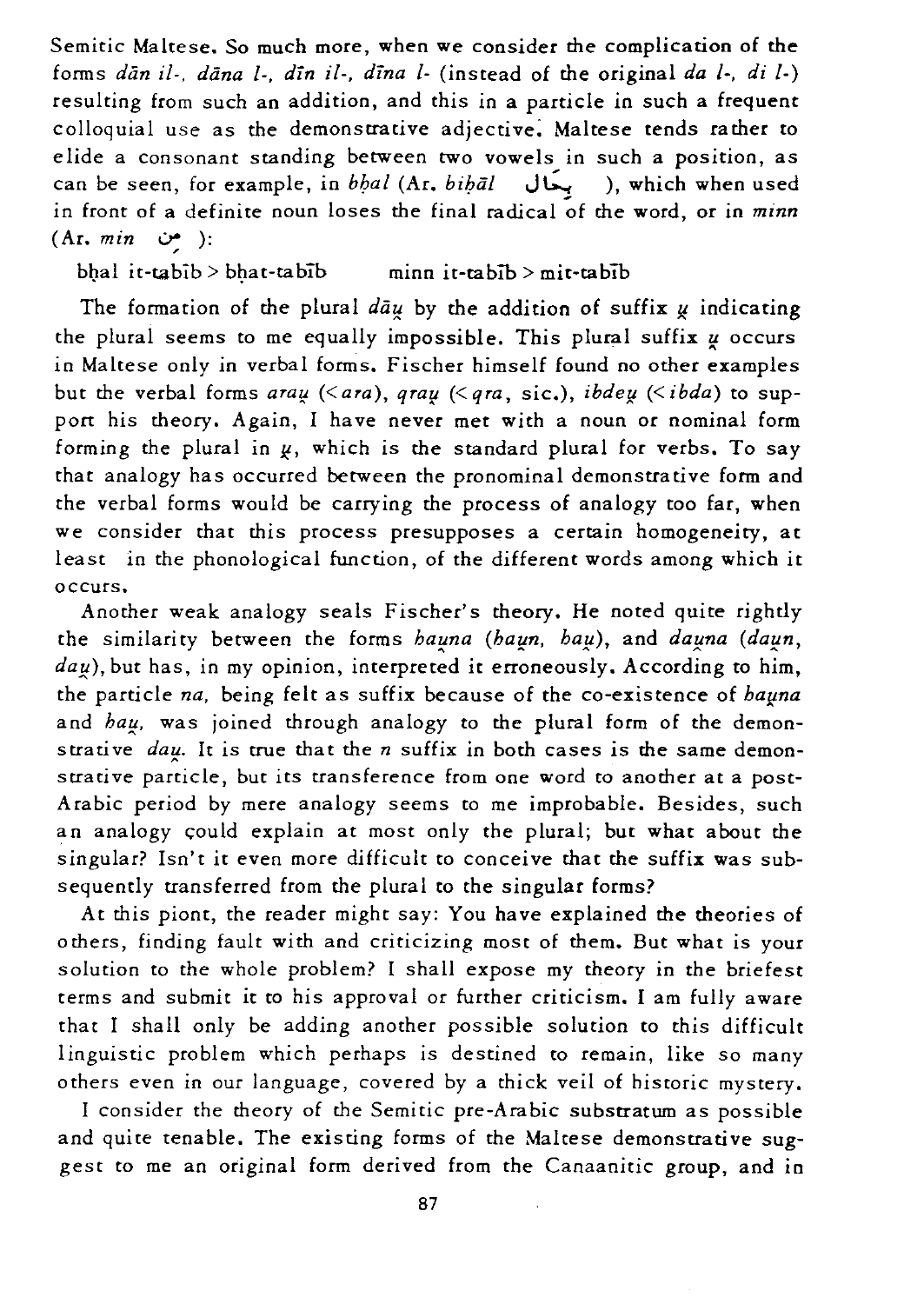particular something like *dena* or *dena* as in Aramaic. Let us examine words with a similar syllabic formation in Arabic, and follow their development into Maltese. In Maltese, all long vowels are accented; so the long final syllable would be accented. But Maltese cannot have a final open syllable that is accented.<sup>4</sup> What happens in such cases is that the accent is carried back to the penultimate syllable, whose vowel is long if followed by one consonant and short if by two. In this way, the Arabic<br>words: *huna* , 'ana , 'ana , 'sala , shuma , buma , 'alla(h)<br>In have developed into Maltese: *háuna jiéna ohála húma álla* In **J.jl** have developed into Maltese: *hii!!na, jiena, ghiila, hiima, dlla.* In the same way, *dena* has developed into Maltese *dana.* Subsequently, the final *a* vowel, now in a weak post-accent position, may fall (and has fallen definitely in some common words) unless it serves some definite purpose. So, we get both *hauna* and *haun*, *yiena* and *yien*, *Sala* and *Sal*, as in other cases like *fuq* (< Ar. *fauqa i*, *taht* (< Ar. *tahta* ( $\overline{z}$ But the final *a* has not fallen in *alla,* where it was sustained by a final *h* in the original, and in *huma,* where the *a* originally served to indicate the dual. This change explains satisfactorily the disappearance of the final vowel in  $d\bar{a}n(a)$ , which presents us with two alternative forms  $d\bar{a}n$ and *dana.* On the demonstrative thus formed, the Arabic forms *da, di*  (with their variants *hada*, *hadi*) seem to have entered. They immediately settled in the language of the people, being so very similar to the original Maltese demonstrative, giving a whole series of different demonstrati ves: *da, dan, hedan, dak, hedak,* etc. Whether the form *da* existed even before the coming of the Arabs, as an alternative form evolved from *dan, is* different to tell, but I am inclined to think that it did not. A final *n is* dropped in many Maltese words *(sey, fey, yumey, a1f)* as Fischer rightly observed, but all these words have a diphthong just before the final *n,* and not a long vowel as in *dan.* Another difficult question regards the feminine and the plural. Was the feminine *din, dina* already in existence before the arrival of the Arabs, and what was the plural? As for the feminine, the long-existing masculine forms *dan, dana,* as well as the syllabic formation of the new demonstrative of distance *dik, dika,*  may have suggested an analogy on which the feminine *din, drna* were formed on the new Arabic demonstrative. Or, perhaps, the form *dana* used to serve for both masculine and feminine, as we have seen it used in Biblical Aramaic, and the genders were only later differentiated by the the different vowelling of the Arabic stem. The existence of both forms *dii, di* and *diin(a), din(a)* together is explainable by the facility of using

<sup>4</sup> This rule applies to Semitic Maltese, but not always to Romance loan-words, cf. M. *eta, umilta, menu.*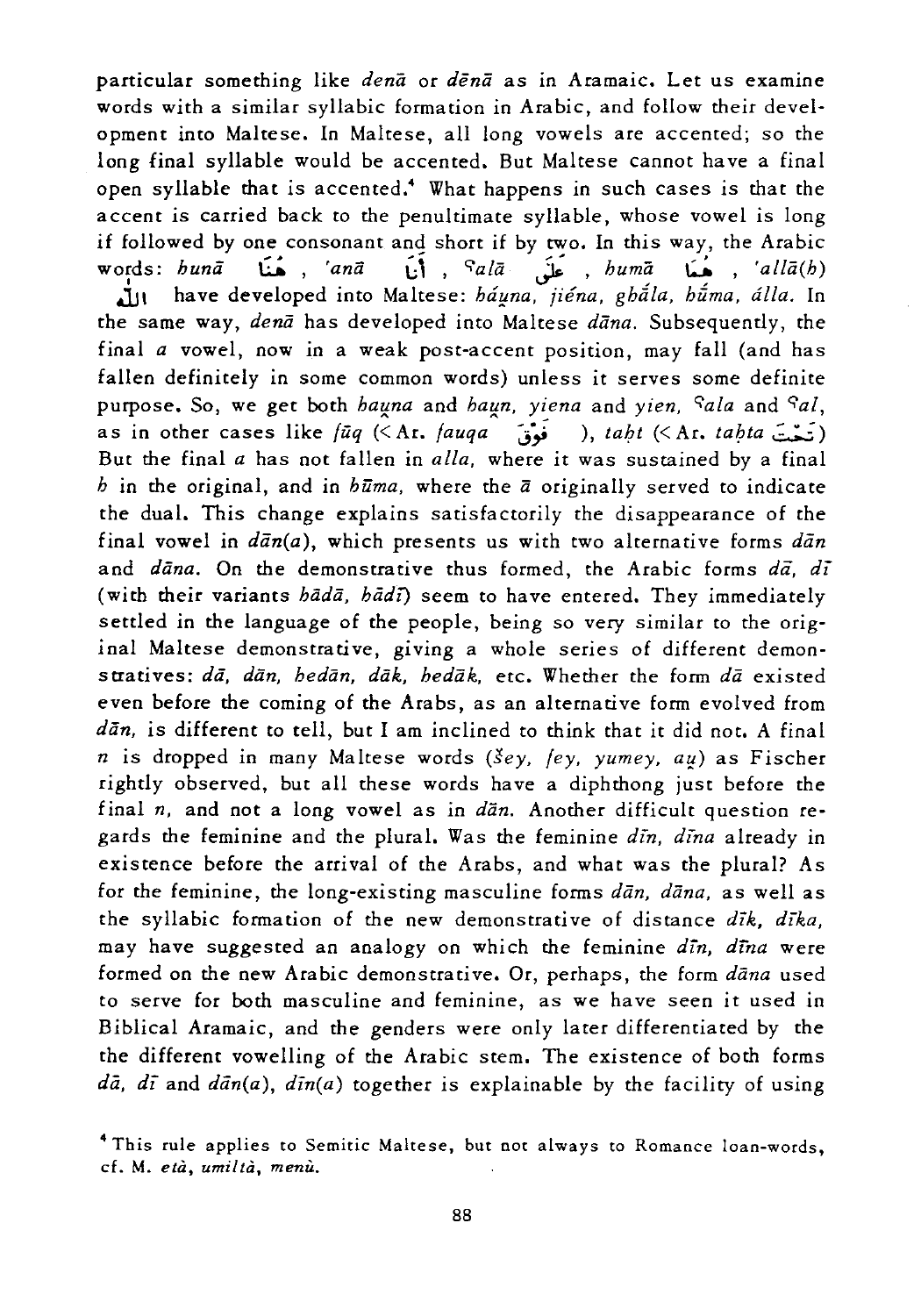the Arabic form *da, dr* adjectivally, that *is, elided with* the article, and, when *it is* used alone as pronoun, the need of a final consonant on which the long vowel may rest.<sup>5</sup>

As regards the plural, I agree fully with Nöldeke that it is of more recent formation. The form *hadun(a)* seems to have been imported from North Africa and to have settled alongside the masculine and feminine singular forms, following their development. *Hedauna* thus gave *hedaun* and consequently *heday* (by analogy with the singular and by the regular disappearance of the final *-n* consonant when preceded by a diphthong, cp. *hayn> hay*). One should remember that the forms *hadun* and *hadu* occur also in North Africa. The question relating to the existence in Maltese of the diphthong  $a\mu$  in all the full plural forms in place of the Maghrebinic long vowel  $y$  is difficult to answer. Maltese has a tendency to retain the diphthongs of Classical Arabic in many words which in various modern dialects are pronounced with a long vowel (cf. Cl. Ar. ~a~m, M. *salJ;m,* Dialects *som;* Cl. Ar. *ga'u,* M. *geu,* Dial. *gu;* Cl. Ar. *ghayr,* M. ~ayr, Dial. *gher).* But this explanation is not convincing. The reason perhaps lies in the long vowel of the singular  $d\bar{a}n(a)$ . In forcing itself into the old form of the demonstrative with a long vowel  $\vec{a}$  closed by the final consonant *n,* the N.Afr. *haduna* has adapted itself by accepting the *a* vowel. The attraction of. Maltese for diphthongs helped to standardize this use. The same did not occur in the other dialects because the *a* vowel of their singular forms stood in a weak final position in an open syllable and was eventually supplanted by the long vowel of the plural suffix *-ūna*. I may also mention that Semitic Maltese stress rules exclude the possibility of a final accented vowel in open syllable, as in *hadfi,* but may have a final accented syllable ending in a diphthong (cf. M. aráu, eyyéu, saqáy, meššéy, kréu).

In this treatise I have endeavoured to make a close but brief study of one of the many interesting peculiarities that the linguist comes across in his study of our language. I only hope that it will be of some help to those who will choose to carry their studies of this and other subjects further.

S This need for a final consonant after a long vowel in an accented open syllable is attested also in such loan-words as M. skrūn, pl. skreyyen (<English screw *(propel/or»,* M. *bliin,* with derivatives *bliini* and *bliina,* «Eng. *blue),* as also in sporadic cases, as in the folk-poem 'L-Gharusa tal-Mosta' where the word *basan* « It. *pascia)* occurs for modern usage *basa.)*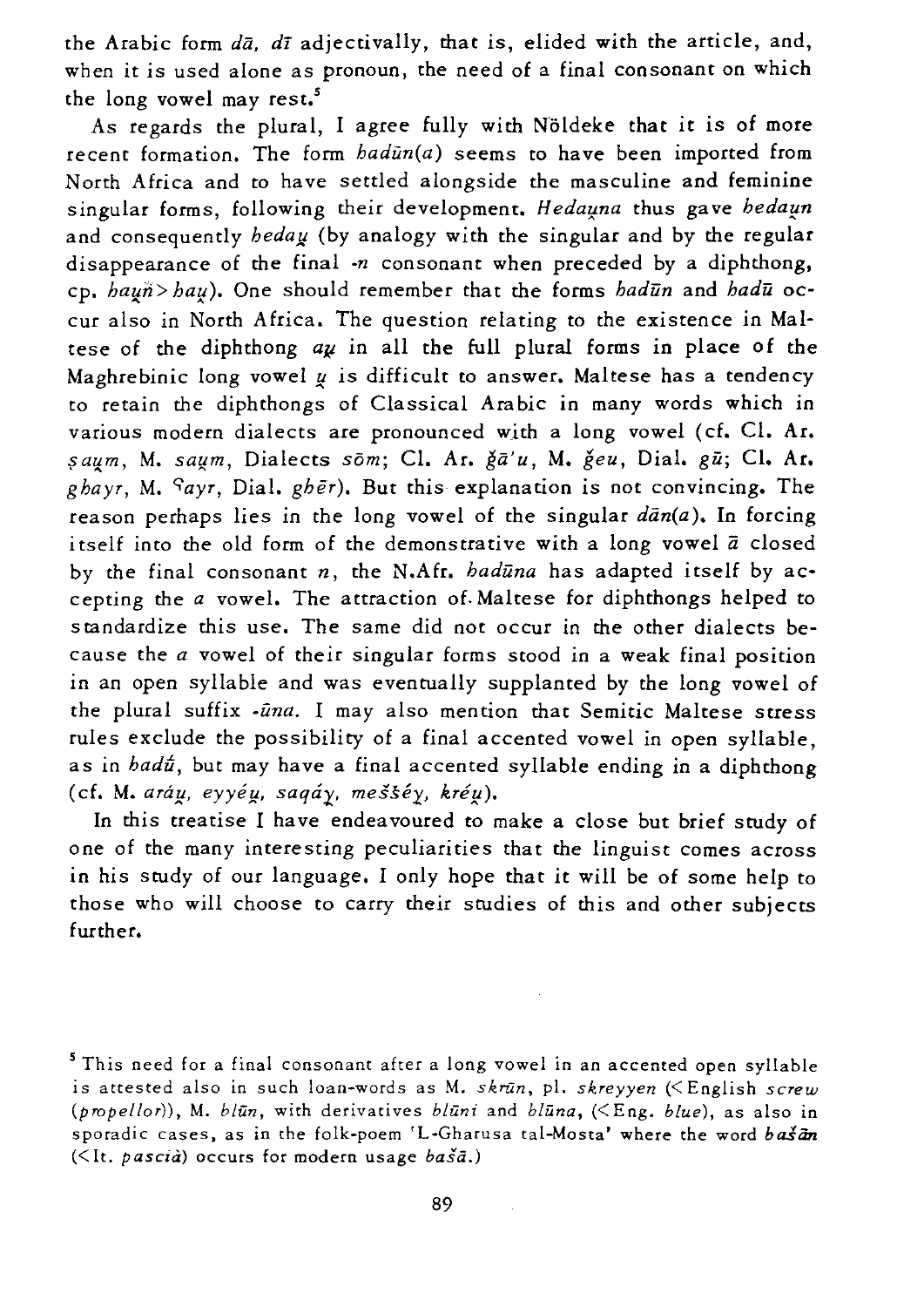## BIBLIOGRAPHY

A QUILINA, J. - *Maltese as a mixed language* in 'Journal of Semitic Studies 3(1958) 58-79.

*- The Structure of Maltese,* Malta, 1959.

- BARBERA, G. *Dizionario Maltese·Arabo-Italiano con una grammatica comparata arabo-maltese,* 4 vol. Beyrouth, 1911.
- BONELLI, L. *Il D ialetto Maltese* in 'Supplementi periodici all' Archi vio Glottologico Italiano' 4(1897)53-98; 6(1898)37-70; 7(1900)1-68; 8(1907) 1-50.
- BRO CKELM ANN, c. *Grundriss der vergleichenden Grammatik der Semitischen Sprachen,* I, 11. Berlin, 1908. 1913. *- Semitische Sprachwissenschaft,* Leipzig, 1916.

CANTlNEAU, J. - *La Dialectologie Arabe* in 'Orbis' 4(1955)149-168.

- CARUANA, A.E. *SuU'Origine della Lingua Maltese,* Malta, 1896.
- CREMONA, A. *Tagblim fuq il-Kitba Maltija* lI, Malta, 4th ed. 1950.
- FISCHER, W. *Die demonstrativen Bildungen der neuarabischen Dialekte,*  The Hague, 1959.
- GAUDEFROY-DEMOMBYNES, M. & MERCIER, L. Manuel d'Arabe Marocain, Paris, 1914.
- MOSCATI, S. *Lezioni di Linguistica Semitica,* Roma, 1960.
- NAKHLA, R. *Grammaire du Dialecte Libano-Syrien,* Beyrouth, 1938.
- NOLDEKE, TH. *Das Klassische Arabisch und die* A *rabischen Dialekte,*  in 'Beitrage zur Semitischen Sprachwissenschaft', Strassburg, 1904.
- O'LEARY DE LACY *Colloquial Arabic,* London, 1925. - A *Comparative Grammar of the Semitic Languages,* Amsterdam, 2nd ed. 1969.
- PRECA, A. *Malta Cananea,* Malta, 1904.
- ROSENTHAL, F. A *Grammar of Biblical Aramaic*, Wiesbaden, 1961.
- ROUDANOVSKY, B. *Quelques particularités du dialecte arabe de Malte.* Beyrouth,1911.
- SAYDON, P.P. *The development of Maltese as a written language and its affinity with other semitic tongues,* (11 Comparative) ed. by c.L. Dessoulavy, Malta, 1928.

- Bibliographical aids to the study of Maltese, in 'Journal of Near Eastern Studies' 12(1953)20-30, 124-133.

SCHULTESS, F. - Grammatik des Christlisch-Palästinischen Aramäisch, Hildesheim, 1965.